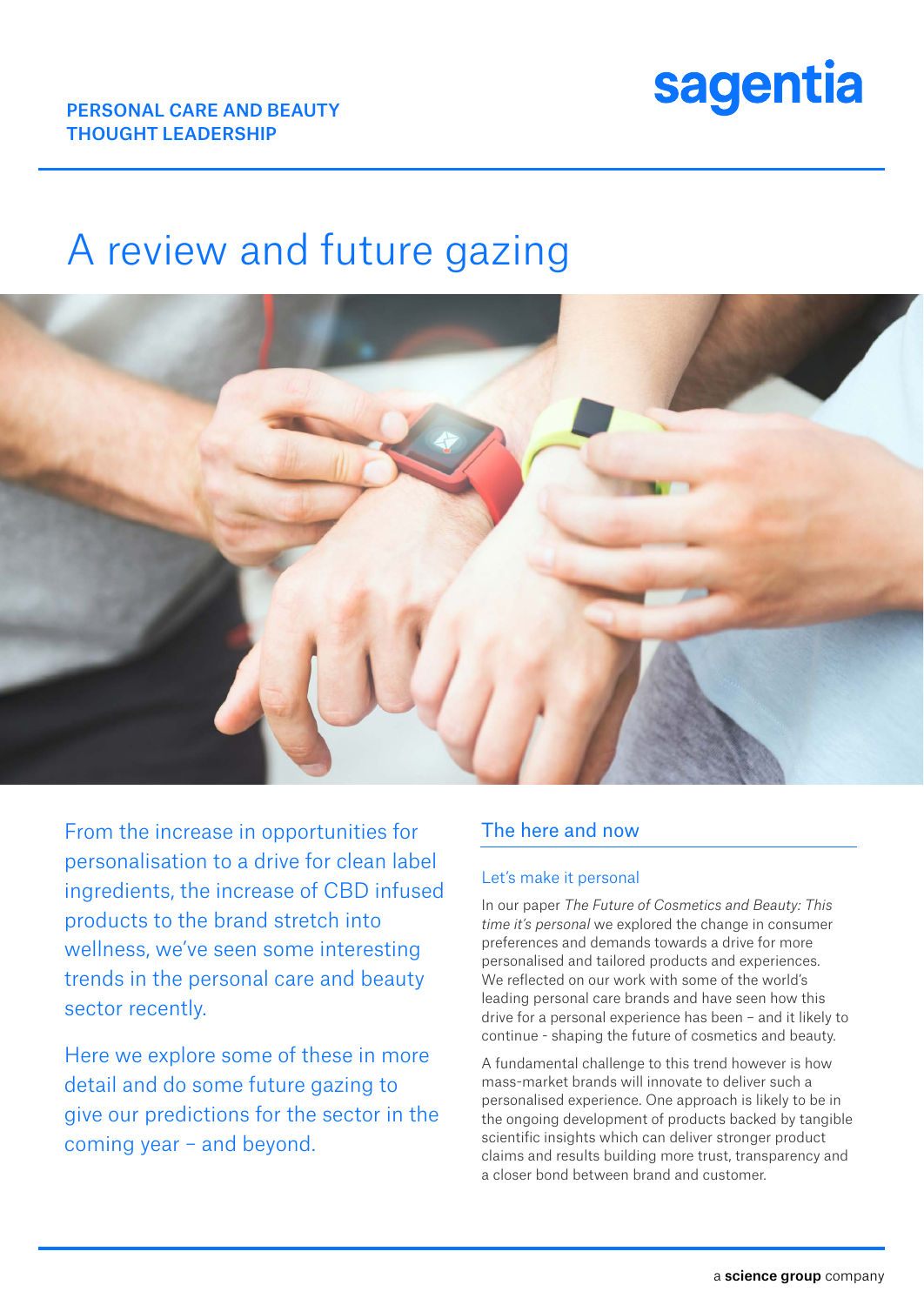## sagentia

We see devices continuing to play a major part in this personalised approach as they can get up close, into the hands of the customer and can be perfectly placed to diagnose, guide and delight the consumer directly.

Digital devices, for example, are revolutionising the beauty regime, creating a new eco-system of products that enables an individual's physical attributes to be measured,

monitored and enhanced on a continuous cycle.



Such an eco-system, we believe, will provide new benefits to consumers, distributors and professionals through the ability to better understand a person's individual needs, empower them to select the right products, and demonstrate benefits gained through acceptance and approval.

But for global brands it's important to understand how this story varies in different cultures.

In our experience, and from conducting focus groups globally, we see major differences in need which will drive the creation of tailored products to meet diverse individual factors such as age, lifestyle, climate, gender, ethnicity, geographies, and health and wellbeing.

In China, for example, we witnessed a powerful shift and acceptance towards the use of devices for various aspects of the beauty regime. Further research revealed that this was driven by a cultural aversion to touching the skin directly which is seen as unhygienic and damaging.

As a contrast, in Europe and the US we've seen that the emphasis is more on broadening customer choice, creating a 'professional grade' experience at home and providing smarter products to fit in with a customer's lifestyle. For example, Color&co allows consumers to determine a personalized hair colour formula via an online quiz, and have a live online consultation with an independent, licensed professional colourist.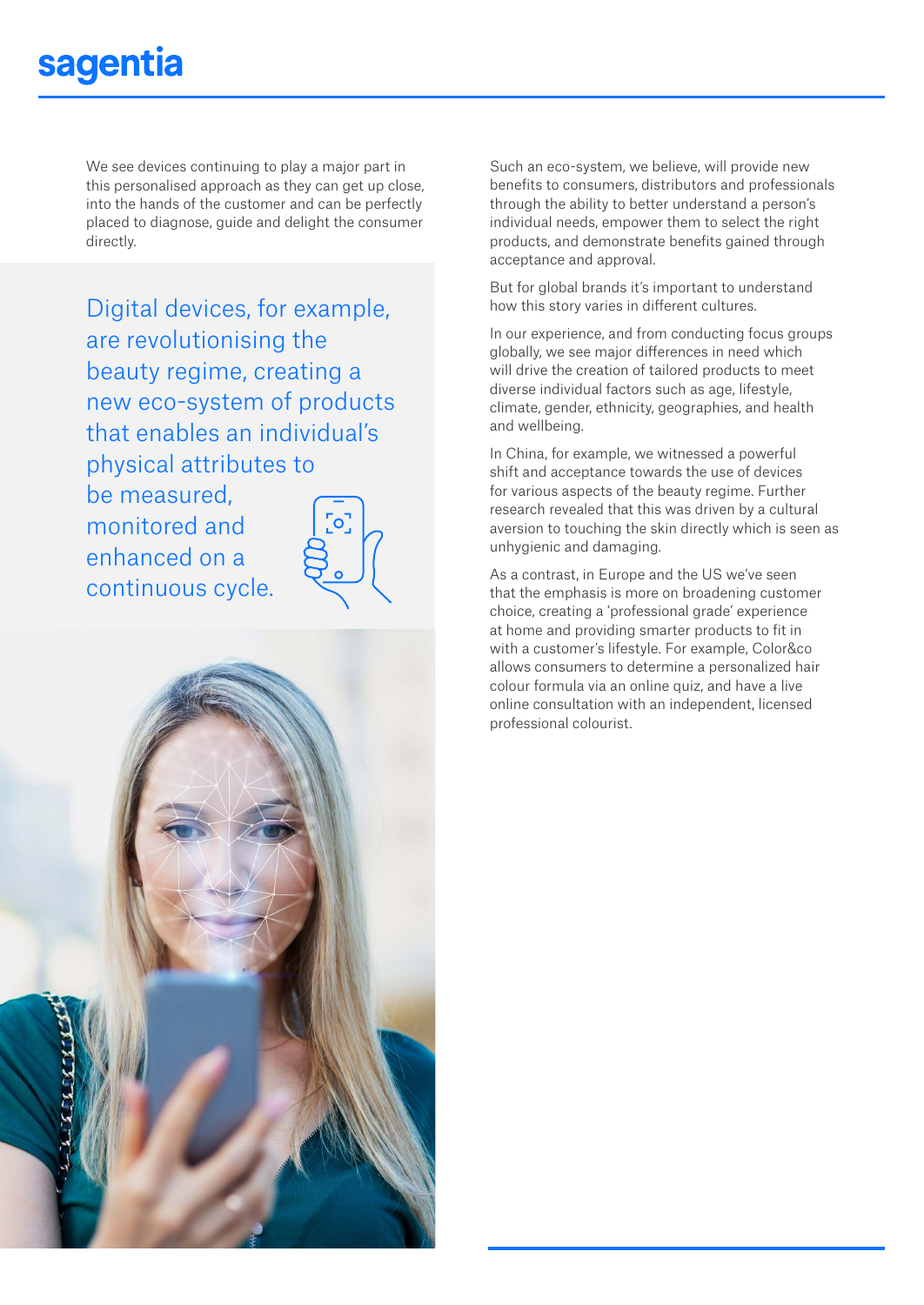#### The pursuit of wellness

The wellness trend has certainly had a significant impact on the sector throughout 2019; it's highlighted the interlinking and stretching of brands as the lines between health, beauty and personal care continue to blur. We like to call this 'sector fusion' and our work with clients has seen it influencing and blending food and beverage, nutrition, beauty, consumer health and even industrial agriculture.

Through our multi-sector experience we have been exploring the cross-pollination of technology across industries to address this new super-trend, looking under the microscope (often literally) at the proof behind the scientific claims, and finding the meaning and drivers behind the consumers' desires and appetite to change their lifestyle to achieve the wellness results they're aspiring to.

On the market today there are devices that monitor hydration, online shopping lists that update depending on your nutritional signs, skincare formulated to meet your daily needs, activity and climate. But what other metrics need to be considered to give a fuller picture of a healthier lifestyle?

The bit that is missing is the demonstrable efficacy: what are the tangible benefits, are they 'real' and to what extent, and how are they proven? Going one step further; if results are proven how should we expect the consumer to react to that? Is the result compelling enough to spark a true change in someone's behaviour or even lifestyle?

The Internet of Things is suggesting that everything is – or at least can be – connected. But this is leading to an increase in questions: Why is everything connected, what does it tell me, how can it help me,

what am I supposed to do with the information?

And we're especially seeing that in the wellness sector.

For example, we can track our sleep but will it help us sleep better? We can be alerted to the fact we're dehydrated but it doesn't tell us what we should drink to replenish the body with the right nutrients it needs. In addition, does the information we get from tracking, monitoring and measuring tell us not only what to change but how to change it? We are seeing good examples emerging where devices are cleverly connecting aspects of our rituals to create more automated and 'thoughtful' adjustments to our environments behind the scenes to provide combined benefits – such as sleep mats which connect to our thermostats, ensuring the temperature of our bedroom is lowered to our optimal for falling asleep once the mat senses we've gone to bed such as with https://www.withings.com/uk/en/sleep

But where are the lines clear and where are they blurred between science and design and consumer perception – and does it matter? Equally, what is the level of science required for a 'real' diagnosis or to significantly change behaviour? When is data 'good enough'? And what is the driver behind tracking elements of wellness such as sleep or exercise? It's important to recognise that the level of efficacy of the diagnosis technology needs to be isolated from environmental factors for example, diagnosis of stress level can be affected by the weather or daily activities and even the traffic.

These are the sorts of questions – and challenges – we at Sagentia thrive on: and ones we're talking to our clients in the consumer, personal care and beauty sectors about. And because of this we have no doubt this is a trend that will continue to influence our sectors, innovations and developments for the coming months and years.

#### Read more here:

https://www.sagentia.com/insight/the-pursuit-ofwellness-striking-the-balance-between-perceptionand-proof/

https://www.sagentia.com/insight/the-physiologyof-the-wellness-trend-perception-vs-reality/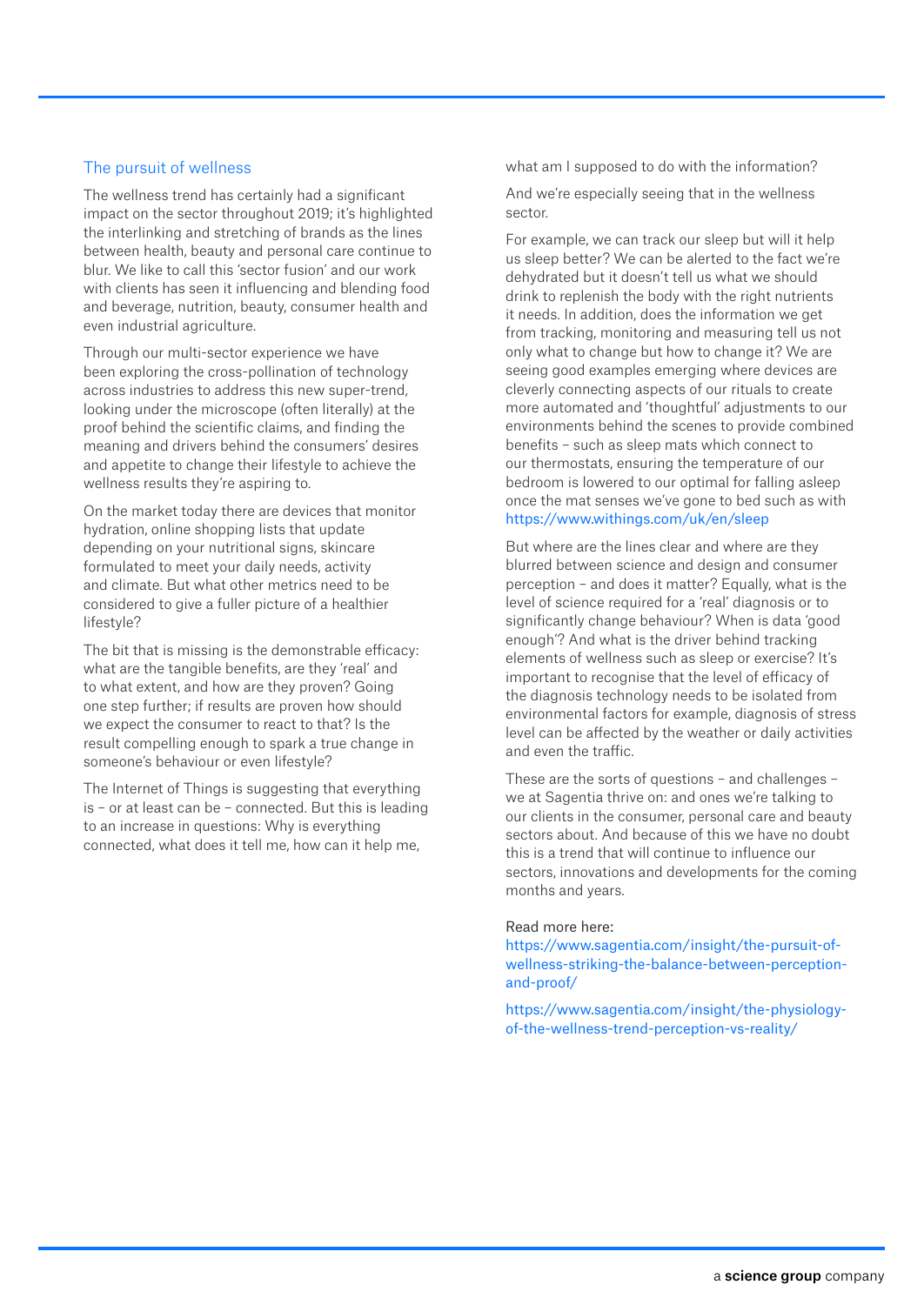## sagentia

The visible of transparency

The sector fusion of brands as organisations blur the lines between their traditional businesses and move into others – whether through brand extension or acquisition – can be especially seen in the importance of ingredients in the food sector being applied to the beauty industry.

Market research shows consumers now rank natural ingredients and environmental impact as more important to them than brand recognition and product descriptions. They expect personalised products from a company whose values align with their own.2

However, some instances of "greenwashing" – with products claiming to be natural when they haven't been – is causing an increased demand by consumers for ingredient transparency by consumers and clarity on clean labelling.

Part of the challenge – for consumers and brands – is that the definitions often seen in product claims aren't consistent. Despite its widespread use, the term "natural" is unregulated and therefore has no consistent standard across personal care.

Organic products however are heavily regulated by the National Organic Program (NOP), a regulatory program within the USDA. Yet, even here, organic is not a catch-all label with products varying from 100% organic, organic, or "made with organic ingredients"; all with different regulatory criteria to be met.

For the personal care and beauty sector this offers opportunities for increased and specialised segmentation and personalisation, as well as a new set of challenges.

Ingredient transparency apps and websites are also increasing in popularity – for brands and consumers – as an education tool to support better understanding of cosmetics ingredient labels. This is also very relevant in the nutrition and food and beverage markets. Use cases show these are helping consumers choose products based on individual concerns, tracking cosmetic expiration dates and more. Consumers are also making more demands on their favoured brands to respond to challenges of sustainability, not only with product ingredients but across the supply chain.

CB Insights identifies that: "this is a tactic we can expect to see other brands and beauty retailers take advantage of as they develop their clean beauty product assortments."3

It's also a trend that we predict will continue and become more influential and impactful in the coming months and years.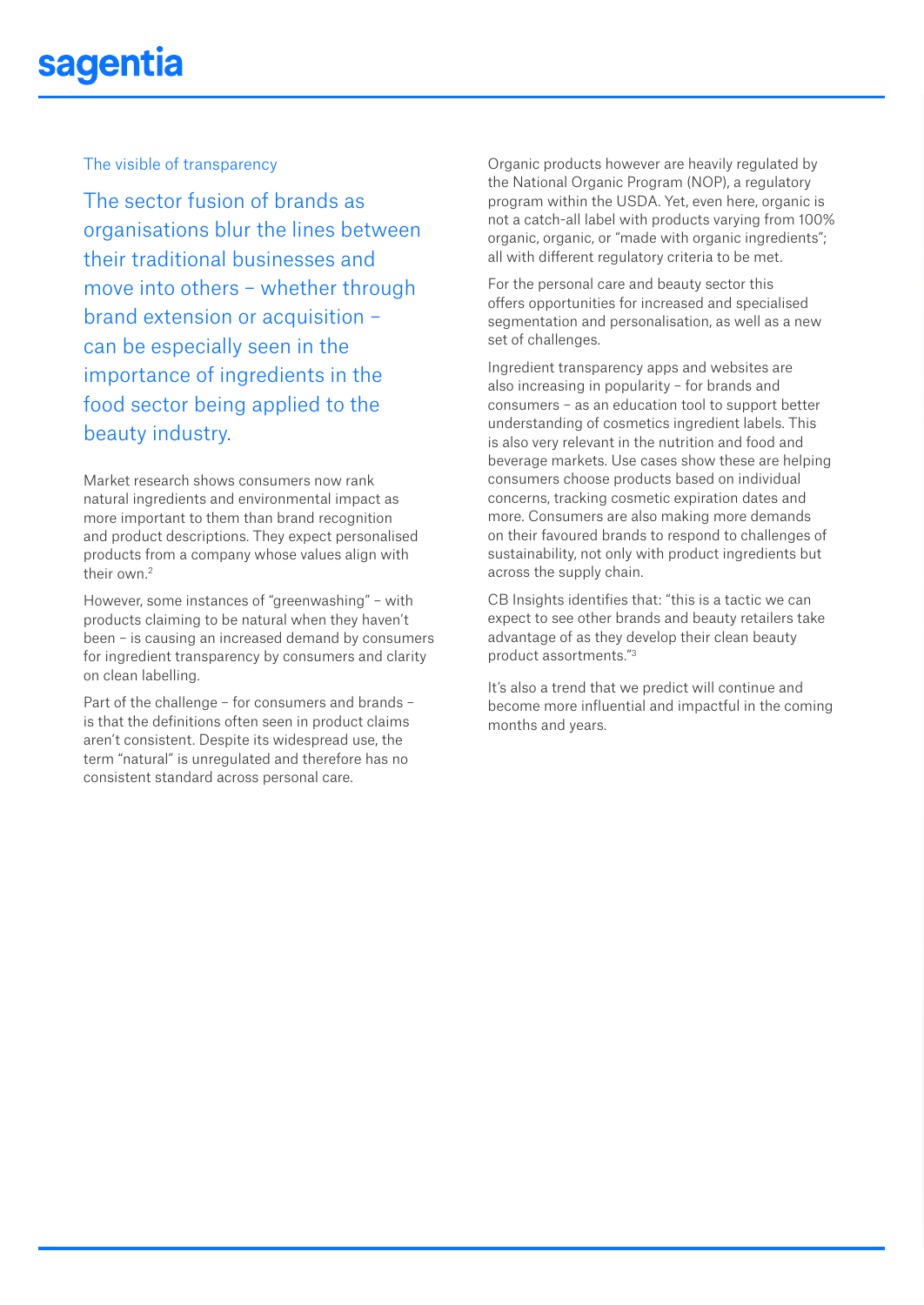## In October 2019 Feelunique



announced it was to 'decode' 5,300 ingredients by 2020 helping consumers "make sense of more than 5,000 ingredients on its site".<sup>4</sup> It won't be long before others are likely to follow suit.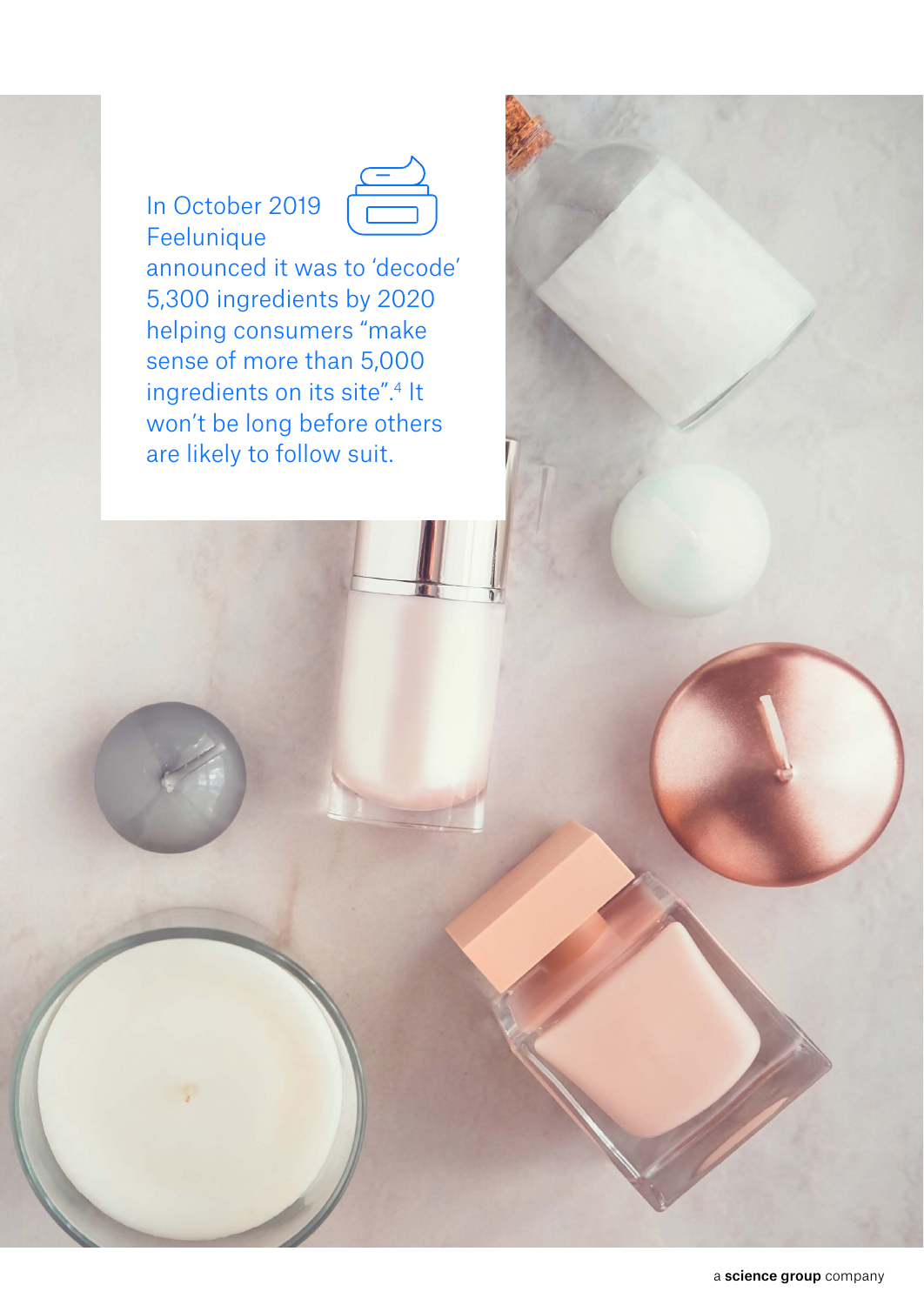## sagentia

### Future gazing

### But what of the future?

We believe that the trends discussed above will continue, whether growing in popularity and becoming more mainstream, or hovering on the outskirts and remaining in the realm of the early adopters, only time will tell.



Wellness is definitely one trend that has become increasingly influential in 2019 and one that will continue into 2020 and beyond. We're already seeing the expansion of wellness into alcoholic beverages with acquisitions from the larger players and into things like cannabis and post-workout drinks. Currently, high efficacy diagnostic is only available in specialised labs with multi-million-dollar equipment

but expect to see new low-cost nano-biosensors and devices that collect and analyse our blood, urine, sweat and tears, and measure the quality of our food, water, environment and overall health becoming more prevalent. These will become available to everyone, at minimal cost. An example of this model is, EverlyWell which offers more than 30 at-home testing kits from fertility to food sensitivity. The test is done at home by the consumer, results are physician-reviewed and results and insights sent to your device in days.

The importance of location will change for personal care and beauty too for example with alternative off-line wellness point of sales such as delivering products – both beauty and food and beverage – to offices. We're already seeing the rise in popularity and increasing opportunities – for exercising at home but engaging with an online community: Pellaton is one example and Mirror streams live and on-demand fitness classes in a variety of genres, like cardio, strength, yoga, Pilates and boxing.

Authenticity will become increasingly relevant for personal care and beauty brands.

A recent report from CB Insights states that: "brands will need to clearly define the type of wellness marketing they want to promote based on their desired customer base" and reference brands such as Dove which is associating itself with "inclusivity and sustainability through products, diverse spokespeople, ingredients certifications and more".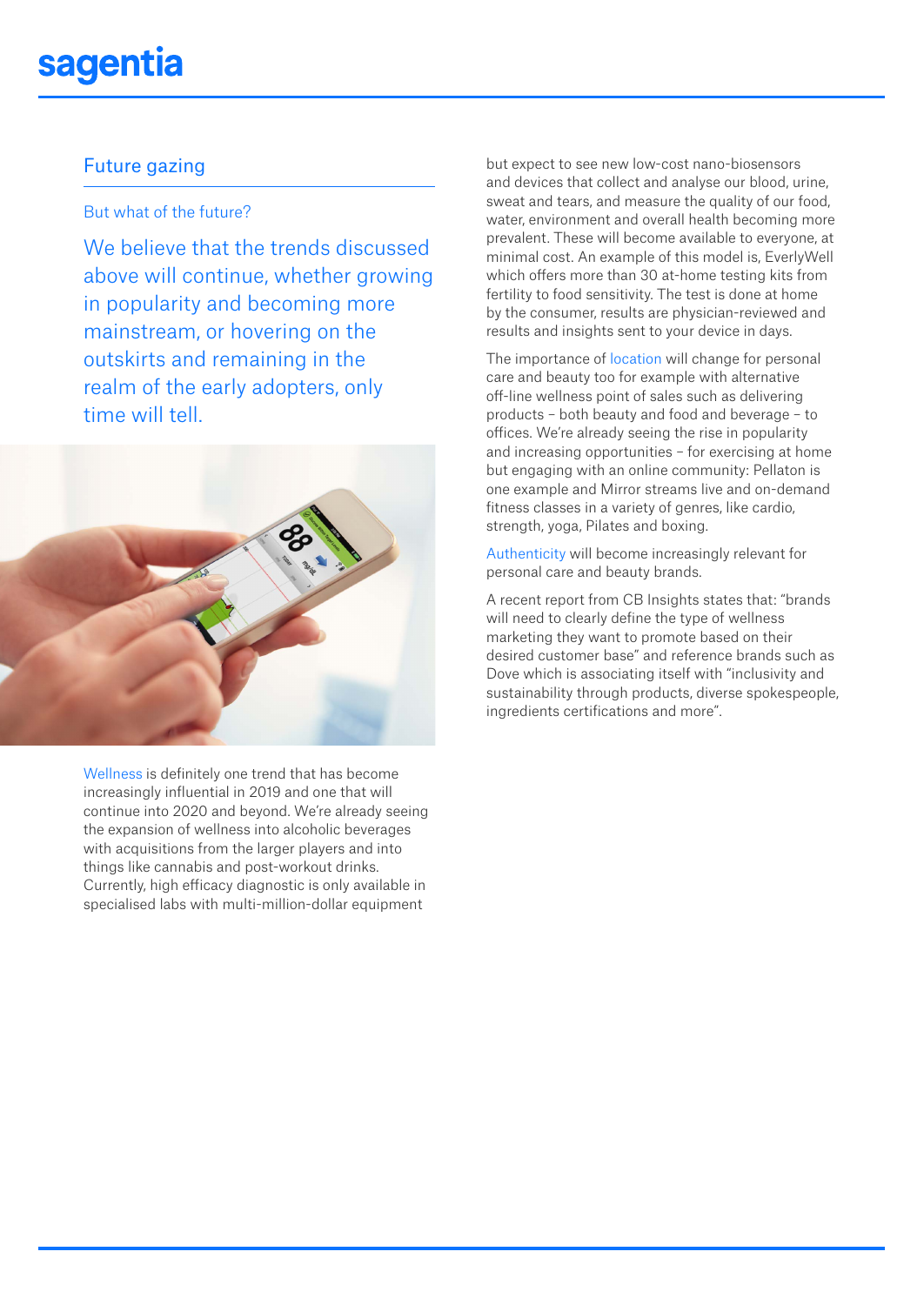We believe that authenticity can be seen in terms of source of ingredients, environmental impact and ethos. The sourcing of ingredients is one example as consumers will increasing demand a desire to know where they are getting their products from – and across every stage of the supply change. We're already seeing challenger brands respond well to this. For example, Beauty Pie offers a monthly subscription granting consumers access to a huge collection of straight-from-the-factory skincare, make-up, body care and hair-care products without the luxury markup. And Content Beauty & Wellbeing have product badges such as CN for certified natural and CF for cruelty free, on products in order for customers to 'shop by ethos'. The bigger brands are likely to need to follow suit if they are to retain and win consumers.

In short, the trends we've seen throughout 2019 will continue to be influential in the future and evolve into other areas. The challenger brands which are capturing market share by delivering against a more demanding and educated consumer are leading the way and the bigger brands will need to adapt and respond in order to keep up.

1. https://www.edb.gov.sg/en/news-and-resources/insights/innovation/beauty and-personal-care-goes-high-tech.html

- 2. https://www.aocs.org/stay-informed/inform-magazine/featured-articles/ the-complexity-of-clean-label-cosmetics-february-2019
- 3. https://app.cbinsights.com/research/cpg-beauty-ingredients-transparecyexpert-intelligence4
- 4. https://www.cosmeticsbusiness.com/news/article\_page/Feelunique\_to\_<br>decode 5300 ingredients by 2020/159155/cn164022



Whatever the future brings, we're excited about the opportunities and continuing to work with our clients to innovate and deliver.